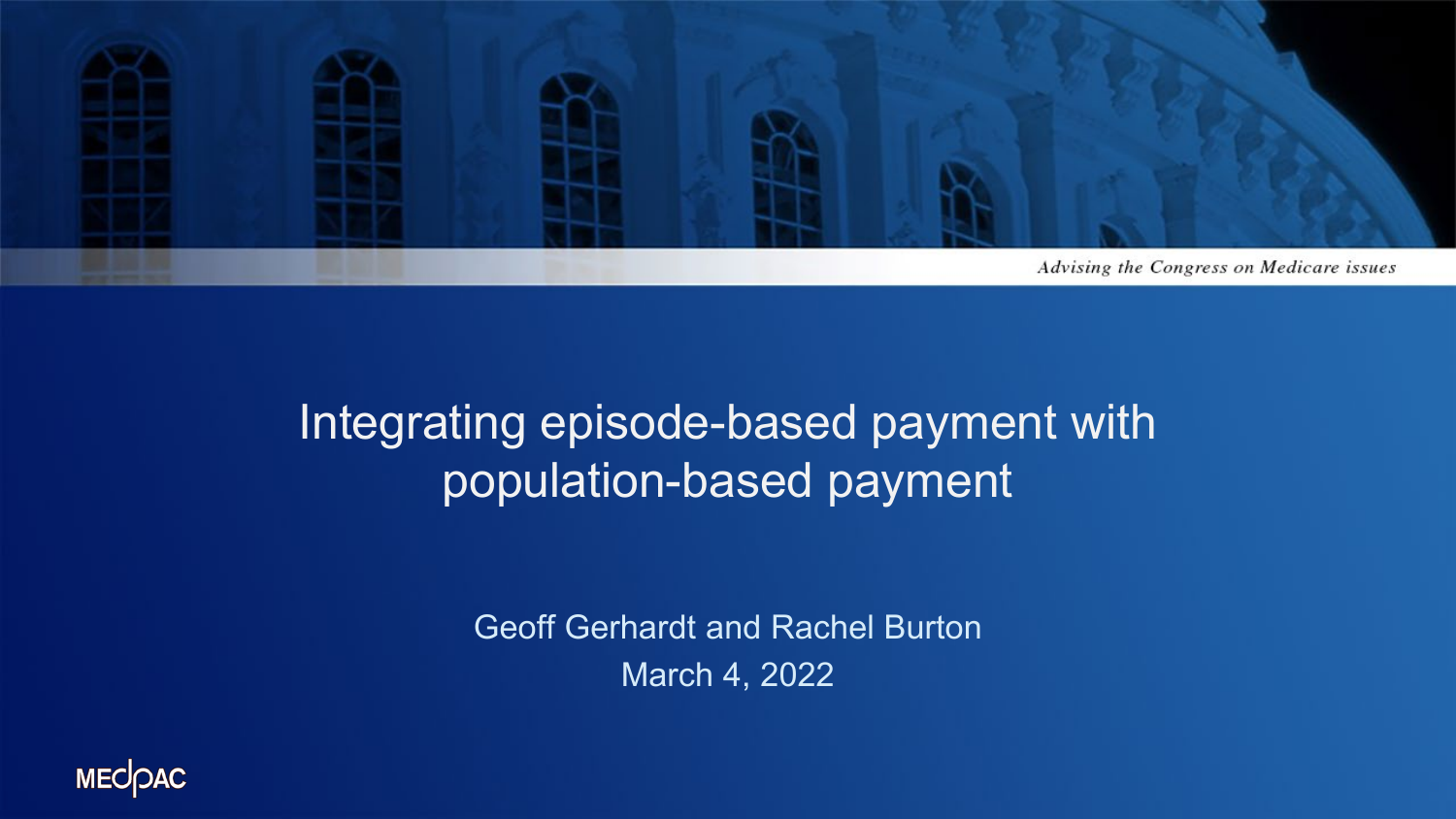## Roadmap of today's presentation

- Recap Commission's recent work on alternative payment models (APMs)
- Relationship between Medicare's current episode-based and population-based APMs
- **Three options for combining episode-based payment** arrangements with new population-based payment model
- Questions for commissioners to consider

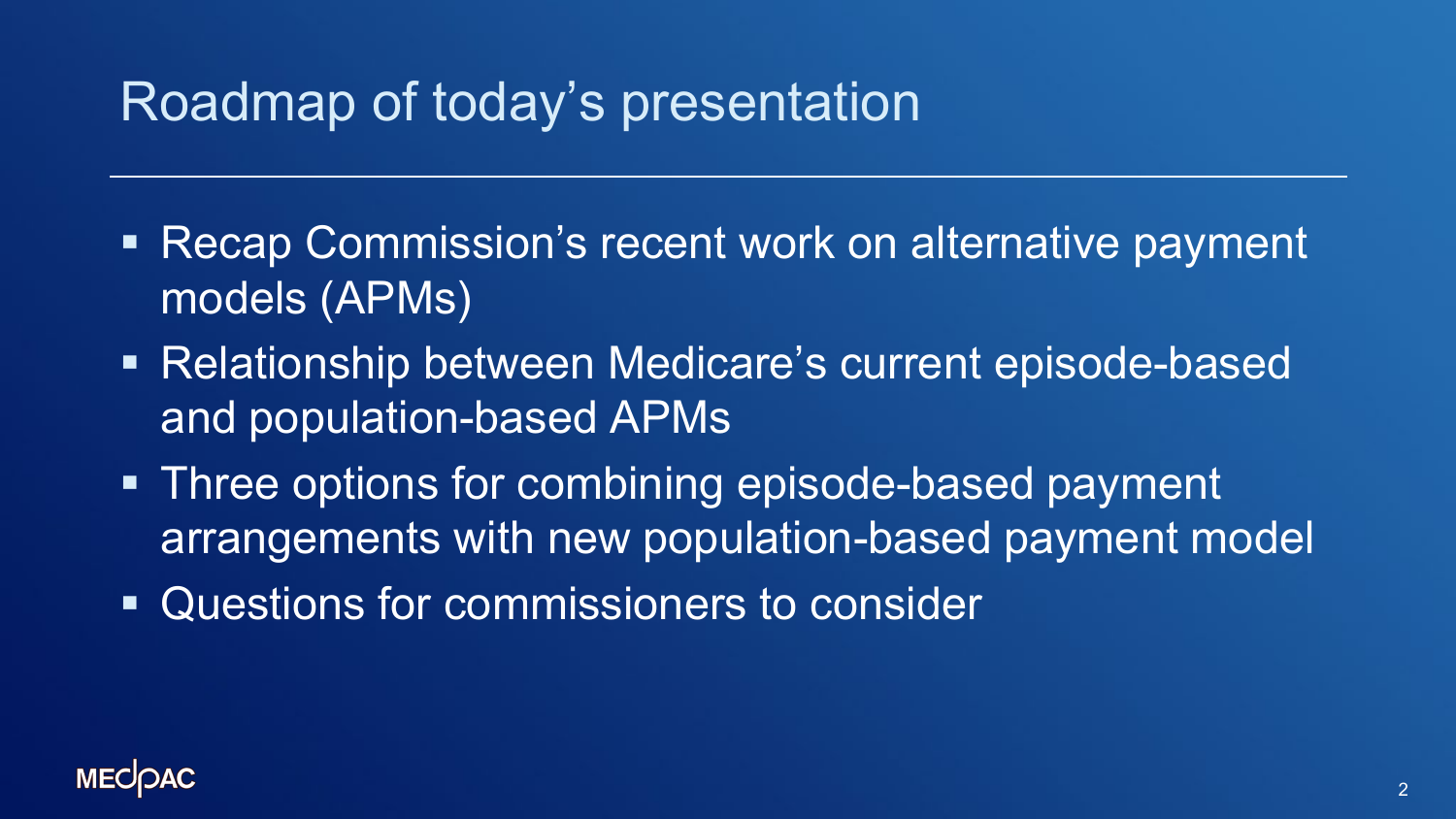# The Commission's recent work on alternative payment models

- June 2021 report recommended CMS implement a smaller number of APMs that are designed to work together
- **Center CMS's APM strategy around a single multi-track,** population-based payment model
- Update benchmarks using administratively determined growth rates
- **Interest in supplementing the population-based payment** model with episode-based approaches
- Follow-up chapter on APMs in June 2022 report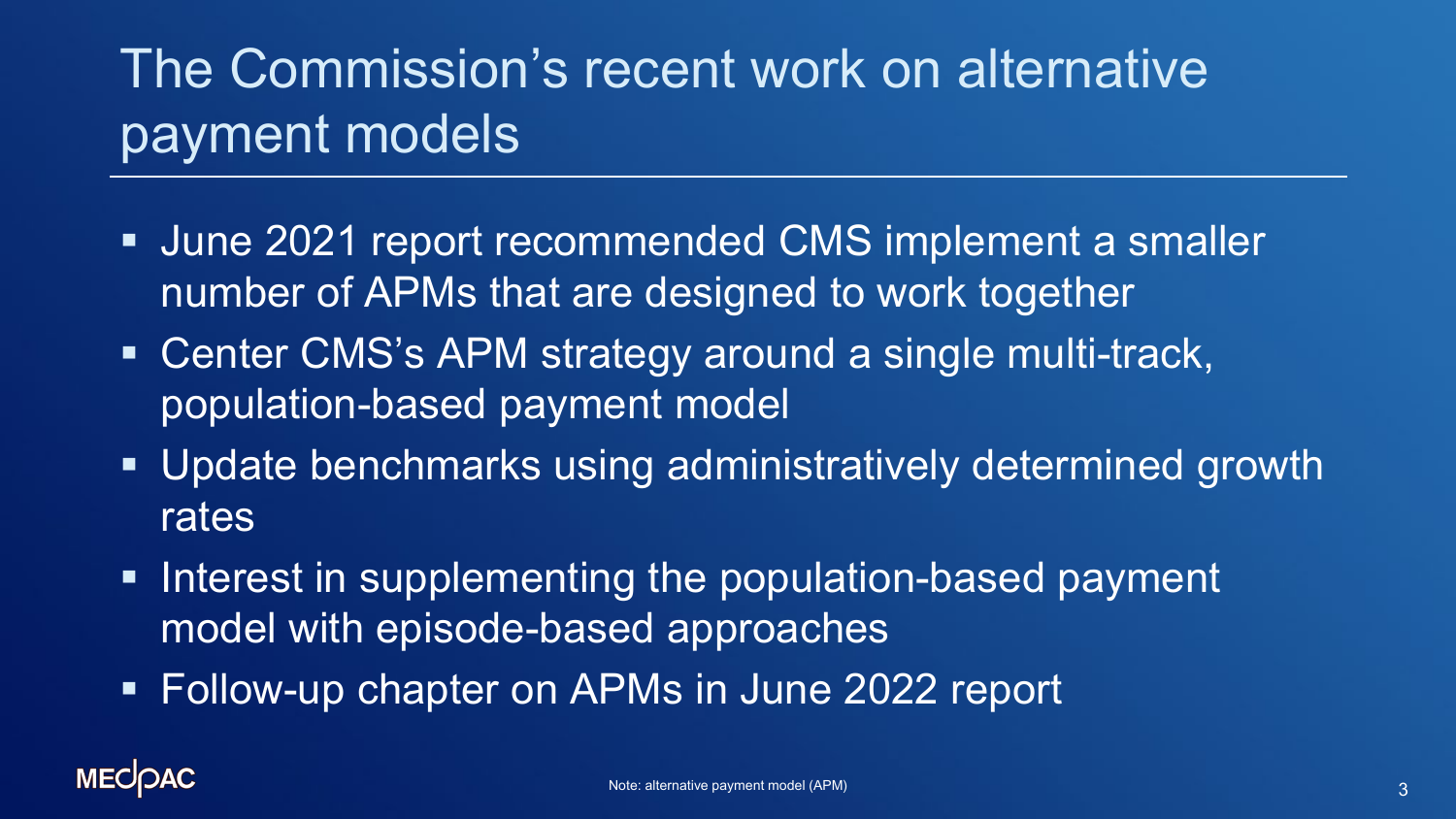# Combining episode-based and population-based payment models

- **Potential benefits:** 
	- Can help ensure specialists and facilities have incentives to provide efficient care during episodes
	- Can lead to larger cost reductions for some types of care than either model individually
- **Potential drawbacks:** 
	- Depending on market conditions, approach may not be effective in extending incentives to episode-based providers
	- **ACOs may not want to share savings with specialists and other** episode-based providers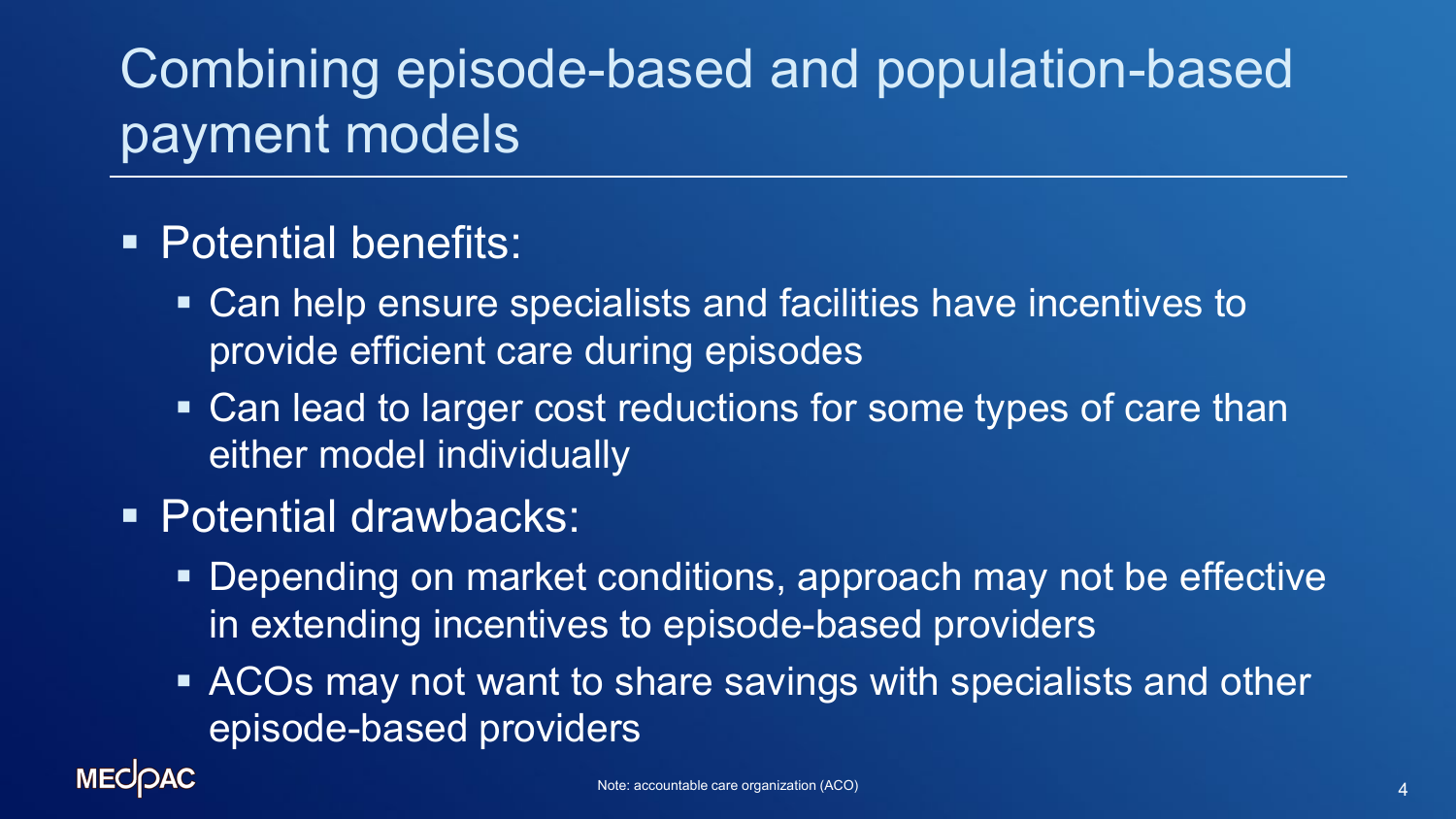# How Medicare's episode-based payment models work

- Target price includes cost of services incurred during defined period of time following triggering clinical event (minus a discount factor)
- One entity (e.g., physician group or hospital) is held accountable for cost and quality of care during episode
- **Providers are paid on FFS basis**
- Savings and losses are determined by reconciliation between target price and actual spending

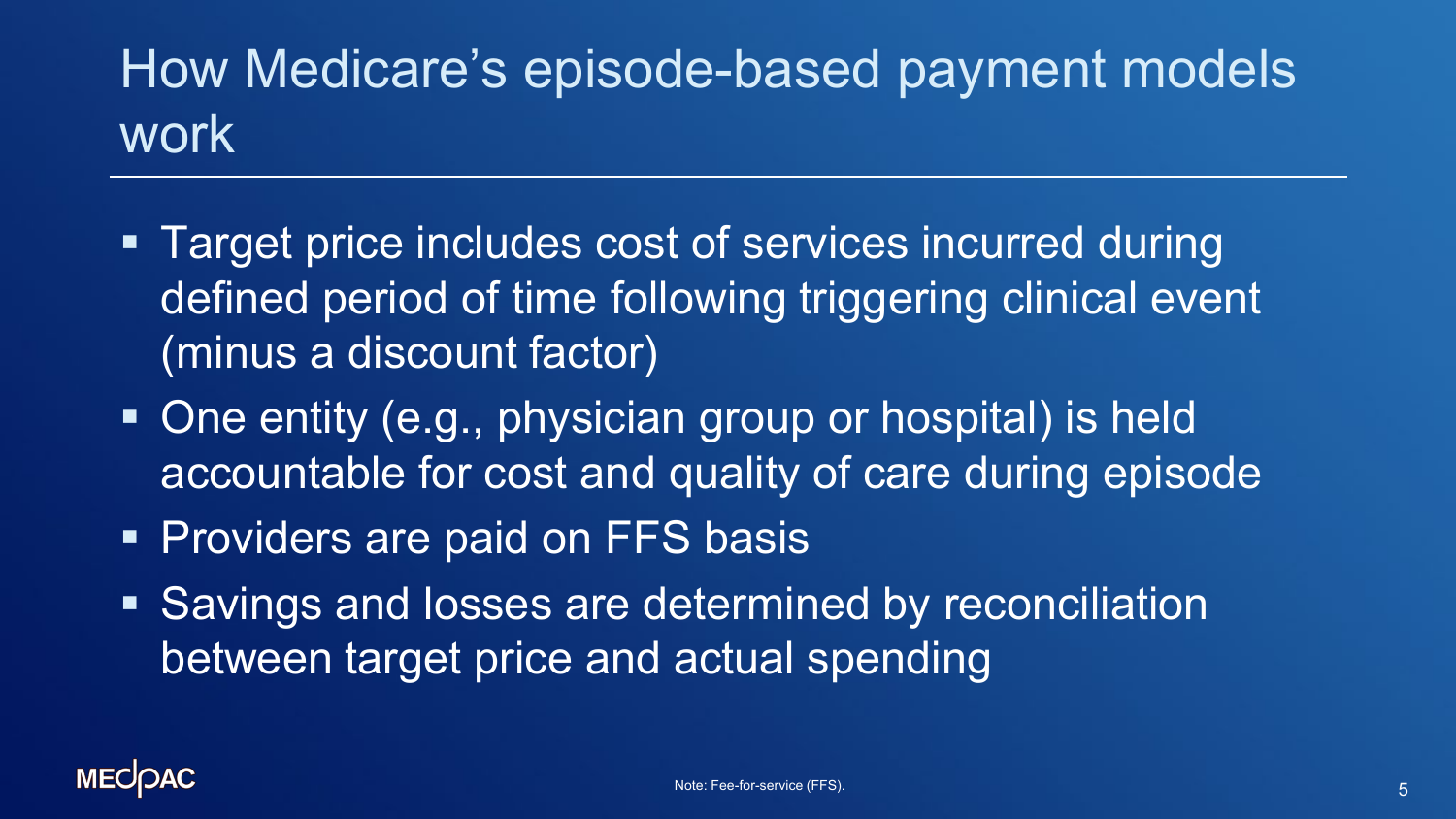Current "model overlap" policies create potential for "double paying" shared savings bonuses

- In some population-based models, beneficiaries can be concurrently attributed to an episode-based model
- When concurrent attribution occurs, participants in both models are eligible for shared savings bonuses
- **If a** In some cases, bonuses that are paid to participants in one model are not counted toward spending in the other
	- In this scenario, Medicare effectively "double pays" bonuses
- **Medicare should use "model overlap" policies that avoid** double paying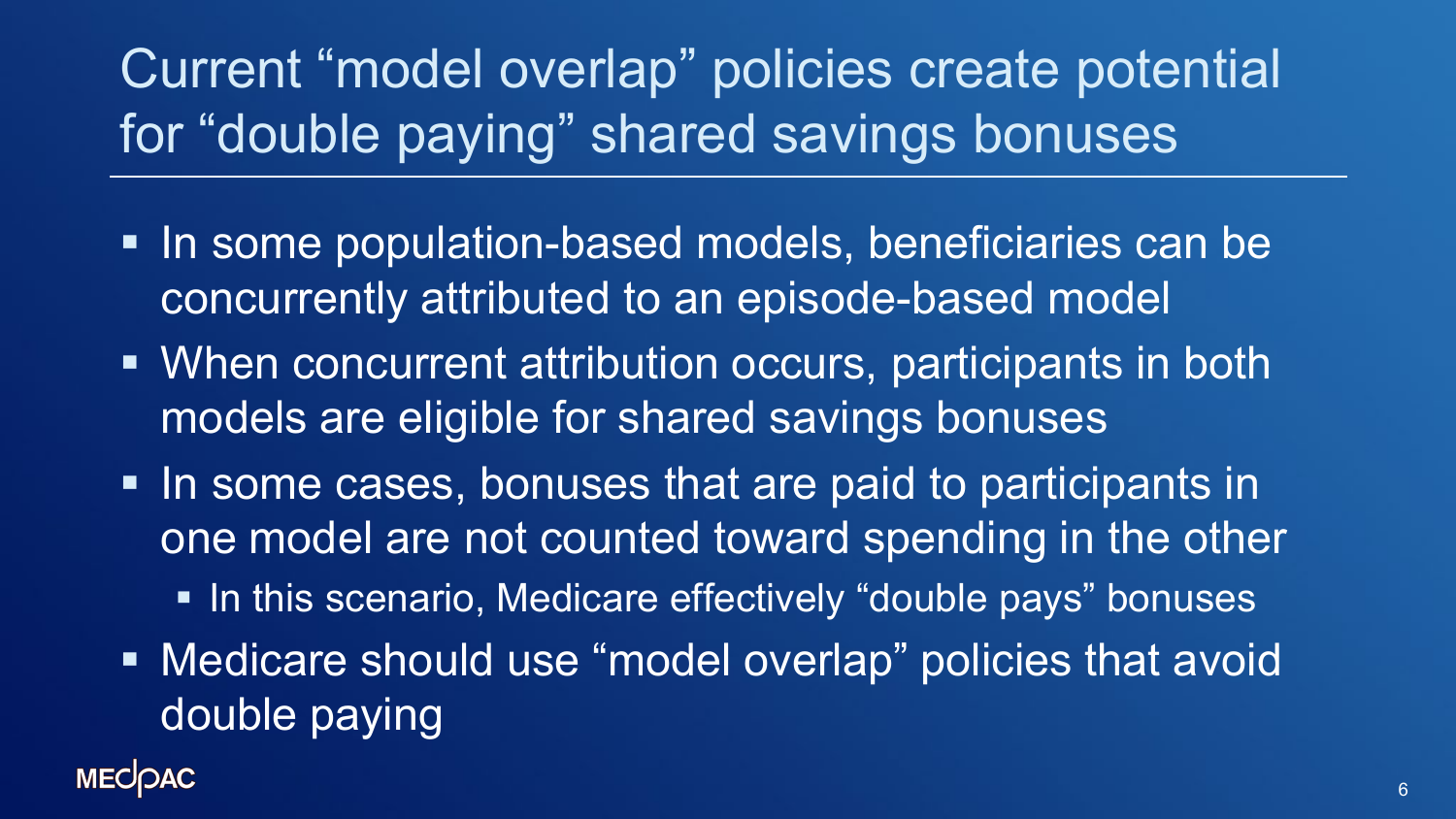Options for integrating episode-based payment with a population-based payment model

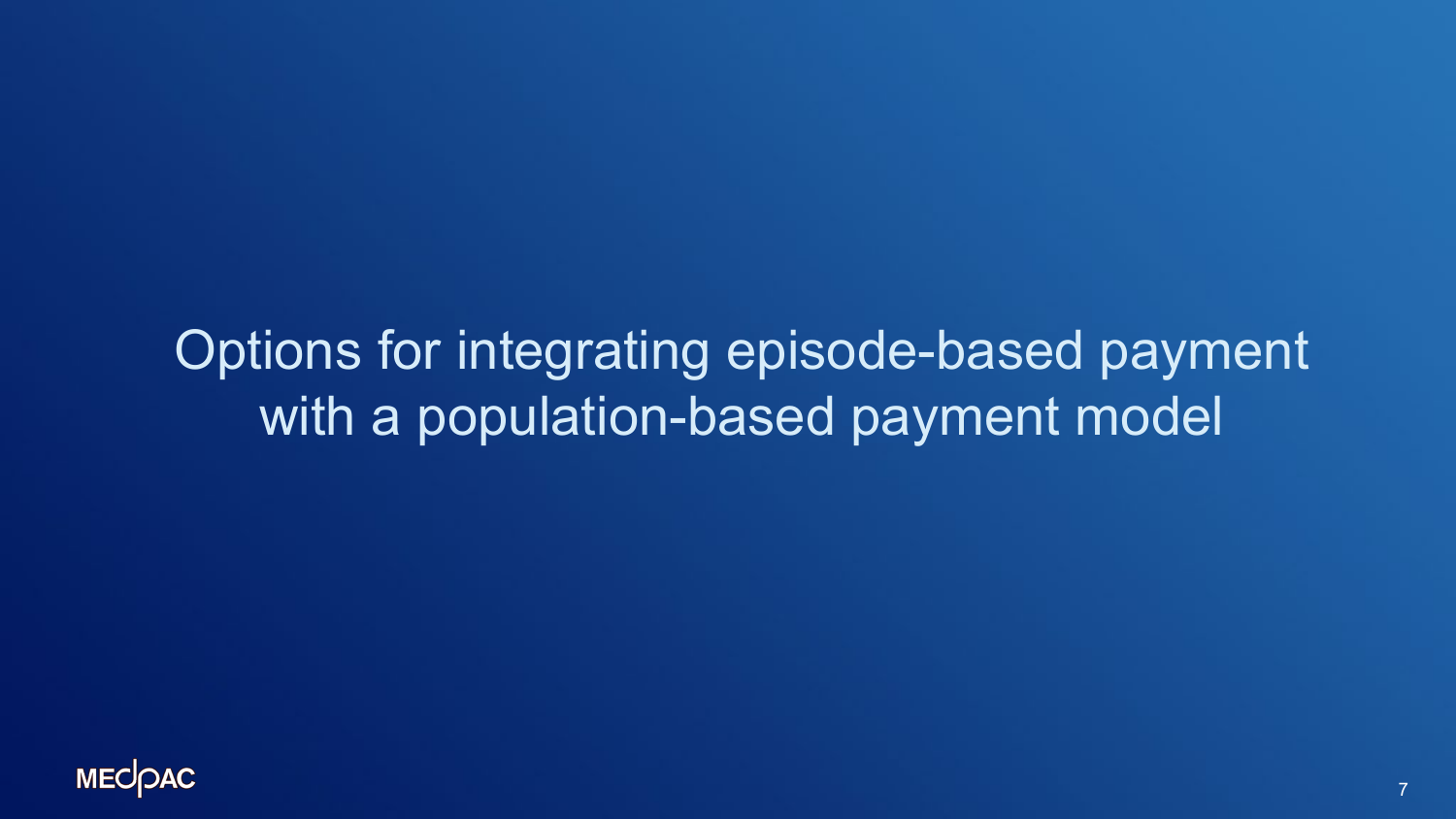# All 3 options assume Medicare would operate an episode-based payment model

- A new Medicare-run episode-based payment model would be used to pay for a few types of proven episodes—e.g.,:
	- hip and knee replacements
	- **other hip and femur procedures**
	- **Example 1 urinary tract infections**
- To prevent Medicare from "double-paying" bonuses, in options that concurrently attribute a beneficiary to a Medicare ACO and this new Medicare episode model, the episode bonus/penalty would be included in the ACO's annual spending tally
- We assume the Medicare episode model would be mandatory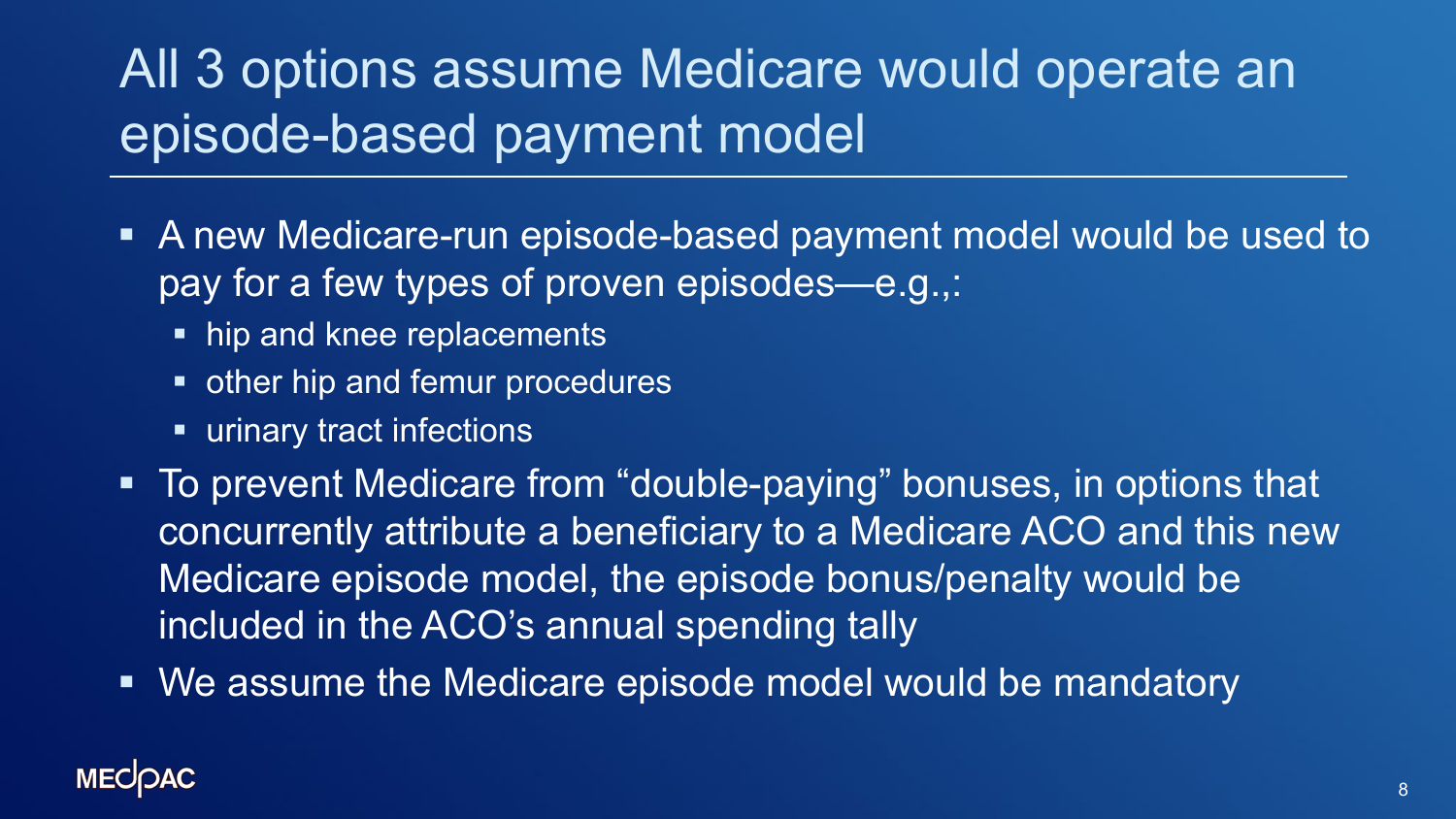### All 3 options assume ACOs could enter into their own arrangements for episodes not included in Medicare's episode model

- ACOs could enter into their own arrangements with providers for episodes not covered by Medicare's episode-based payment model (e.g., bariatric surgery episodes)
- ACOs could use any type of arrangements they want for these other episodes—e.g.,:
	- **EX episode-based payment arrangements**
	- pay-for-performance
	- agreements to refer ACO beneficiaries to preferred low-cost episode providers
	- no episode-related arrangements

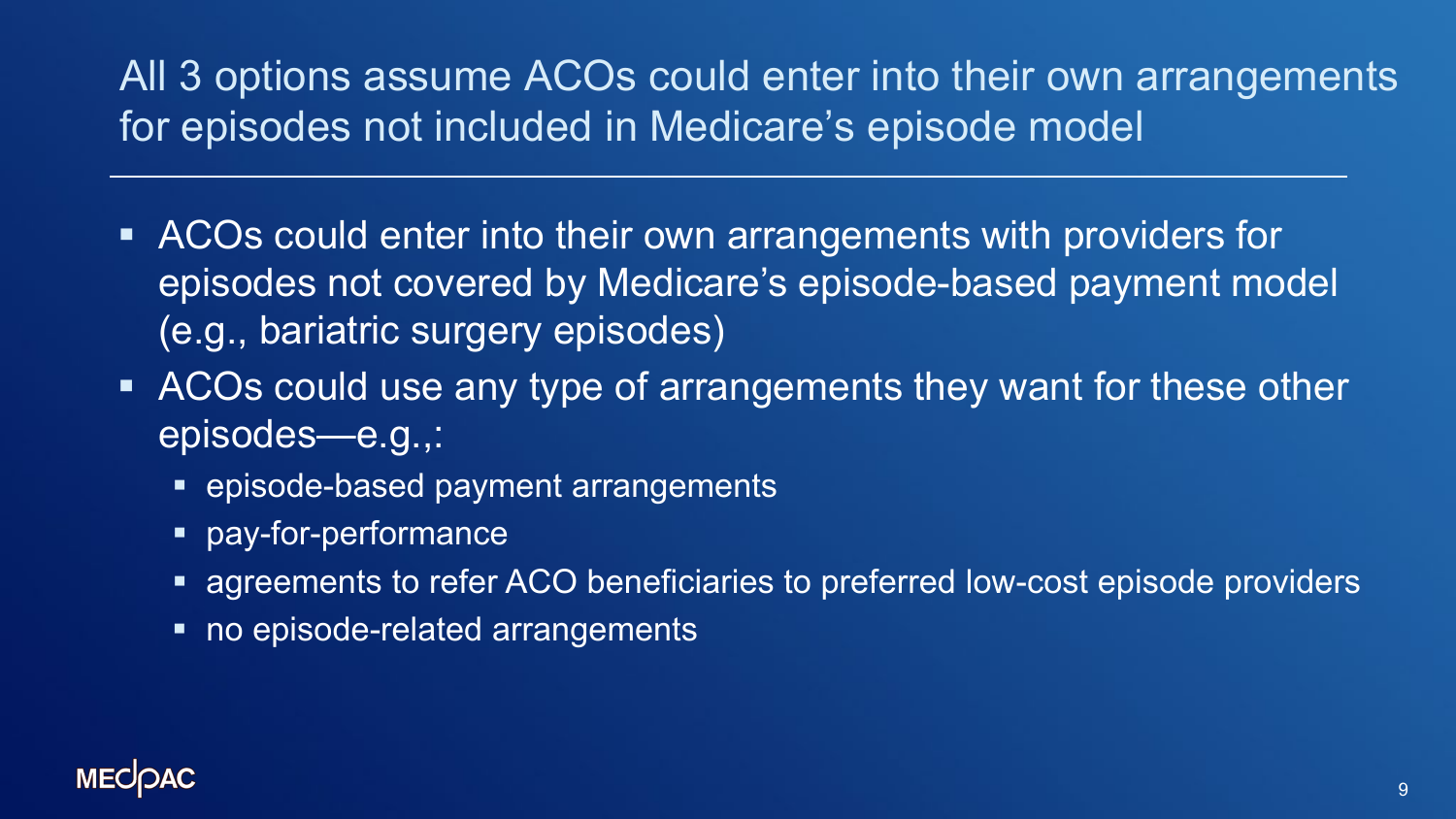# Options differ based on which beneficiaries would be attributed to Medicare's episode-based payment model

|                 | <b>Beneficiaries</b><br>in two-sided ACOs | <b>Beneficiaries</b><br>in one-sided ACOs | <b>Beneficiaries</b><br>not in an ACO |
|-----------------|-------------------------------------------|-------------------------------------------|---------------------------------------|
| <b>Option 1</b> |                                           |                                           |                                       |
| <b>Option 2</b> |                                           |                                           |                                       |
| <b>Option 3</b> |                                           |                                           |                                       |

### For all three options:

- ACOs would have an incentive to ensure care is delivered efficiently in the types of episodes not covered by Medicare's episode model
- ACOs would have an incentive to keep beneficiaries healthy to prevent all types of episodes from occurring, since episodes can be quite costly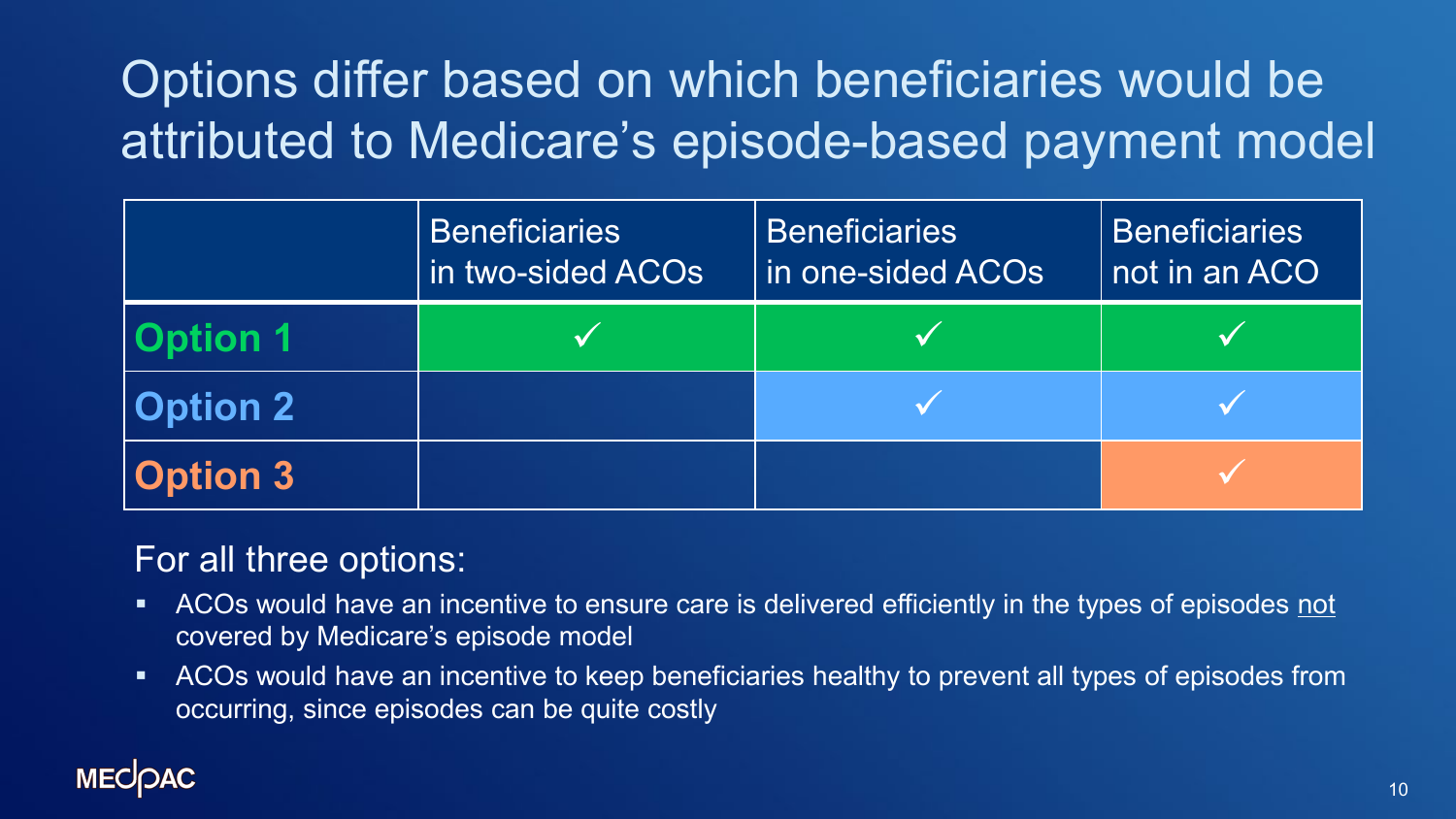# Option 1: All beneficiaries are attributed to Medicare's episode-based payment model

|                 | Beneficiaries in | l Beneficiaries in | Beneficiaries   |
|-----------------|------------------|--------------------|-----------------|
|                 | two-sided ACOs   | one-sided ACOs     | I not in an ACO |
| <b>Option 1</b> |                  |                    |                 |

#### **Pros**

- Episode providers would always have an incentive to deliver efficient episode care
- **Episode providers would be paid using a consistent payment model, thus reducing complexity**

### **Cons**

 ACOs would have only a weak incentive to manage episodes once they had begun, and would not be able to design their own payment arrangements for these episodes

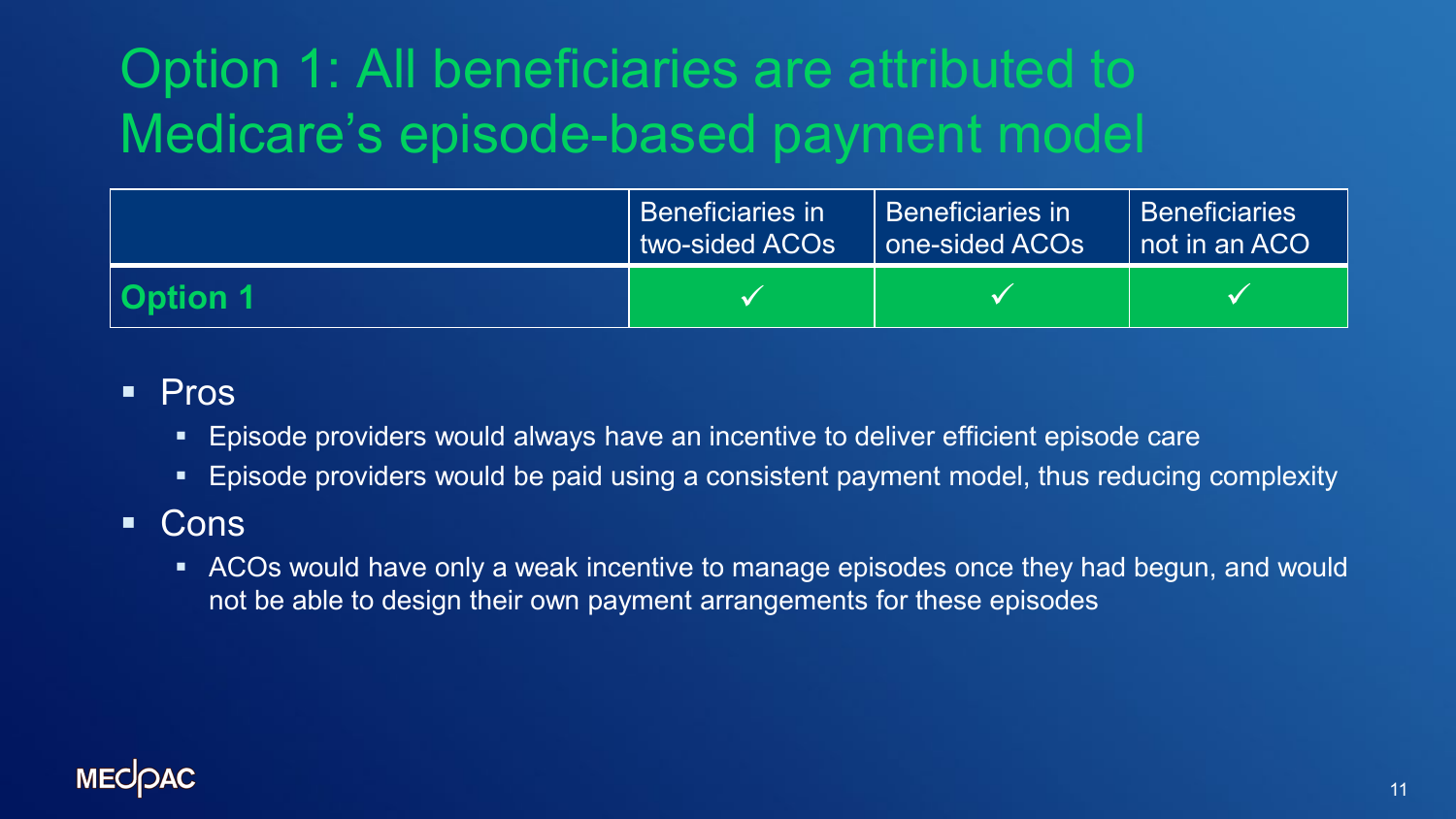## Option 2: Beneficiaries in one-sided ACOs and those not in an ACO would be attributed to Medicare's episode model

|          | Beneficiaries in | l Beneficiaries in | <b>Beneficiaries</b> |
|----------|------------------|--------------------|----------------------|
|          | I two-sided ACOs | one-sided ACOs     | I not in an ACO      |
| Option 2 |                  |                    |                      |

#### **Pros**

 Two-sided ACOs would have an incentive to ensure efficient episodes, and would be able to design their own payment arrangements for these episodes

### **Cons**

- **Two-sided ACOs might not choose to set up their own episode-based payment arrangements,** since these arrangements can be administratively complex
- Episode providers could be paid using multiple episode payment models, thus creating complexity
- **Episode providers would sometimes have no incentive to deliver efficient care**
- One-sided ACOs would have only a weak incentive to manage episodes once they had begun, and would not be able to design their own payment arrangements for these episodes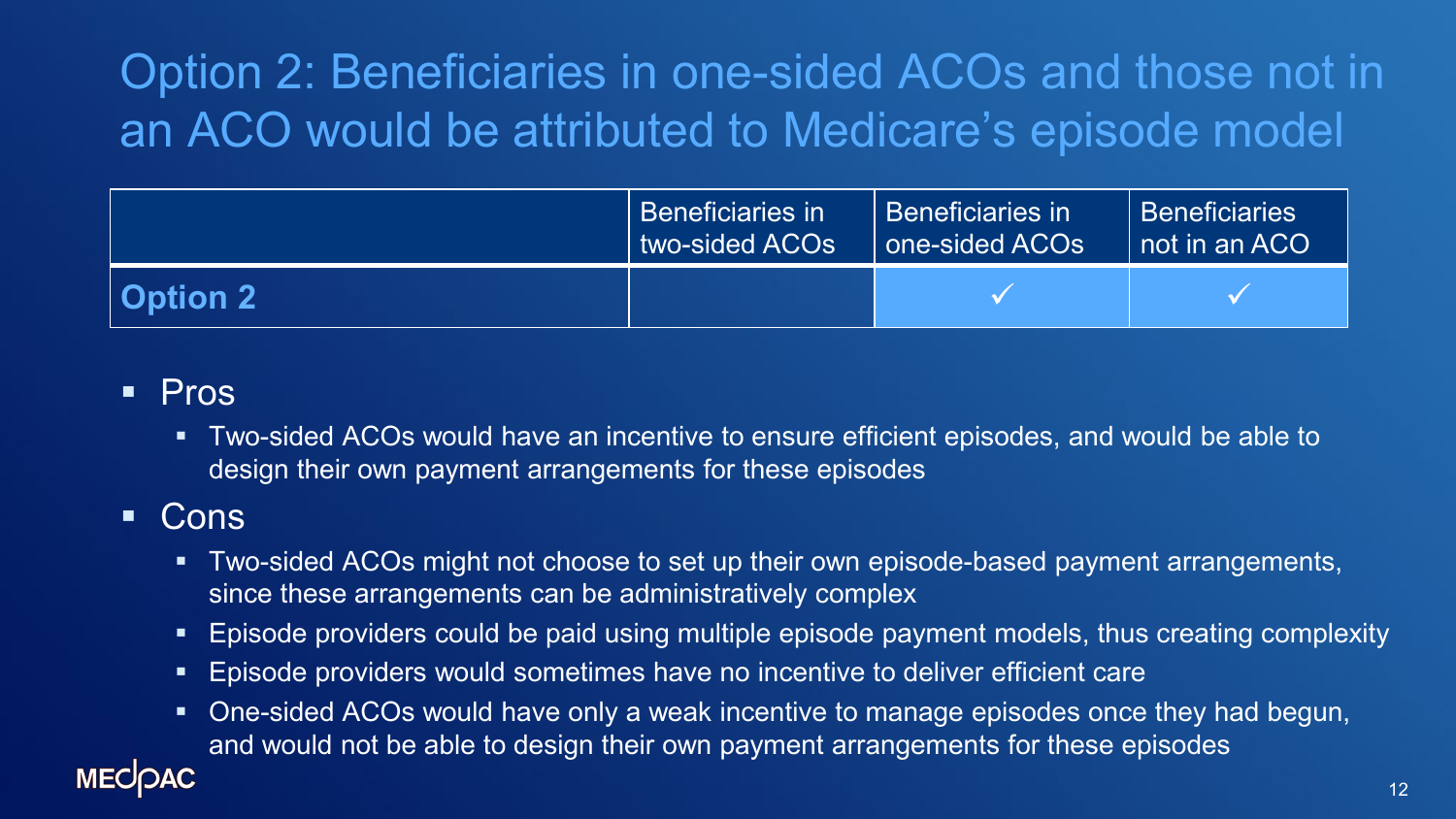# Option 3: Only beneficiaries not in an ACO would be attributed to Medicare's episode model

|                 | l Beneficiaries in | l Beneficiaries in | Beneficiaries   |
|-----------------|--------------------|--------------------|-----------------|
|                 | two-sided ACOs     | one-sided ACOs     | I not in an ACO |
| <b>Option 3</b> |                    |                    |                 |

#### **Pros**

 All ACOs would have an incentive to ensure episode care is delivered efficiently, and would be able to design their own payment arrangements for these episodes

### **Cons**

- **ACOs might not choose to set up their own episode-based payment arrangements, since these** arrangements can be administratively complex
- Episode providers could be paid using multiple episode payment models, thus creating complexity
- Episode providers would sometimes have no incentive to deliver efficient care

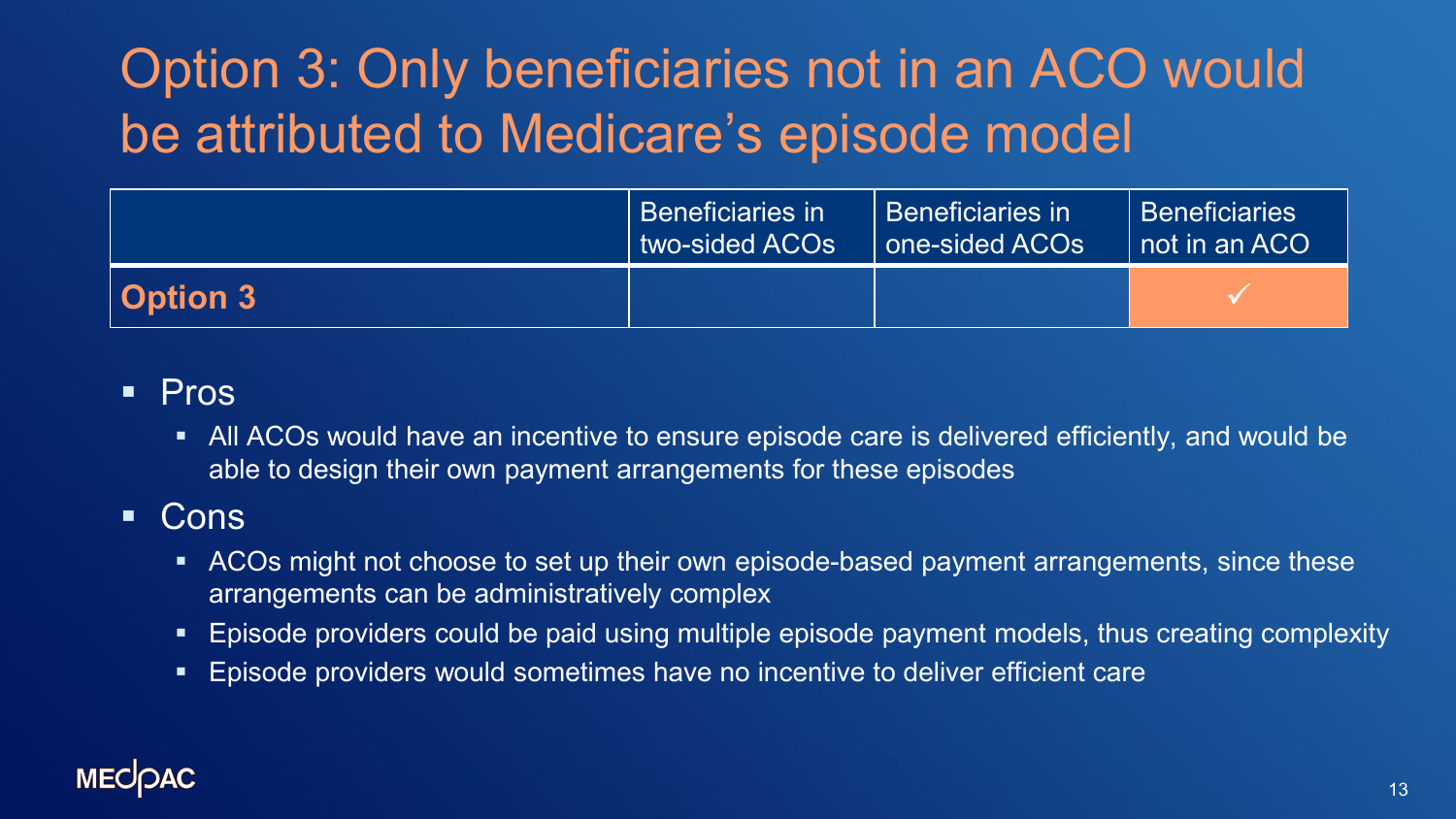### **Discussion**

- Which of the three options do commissioners prefer?
- Are there other pros and cons that our options should note?
- **Are there modifications that would improve these options?**
- Are there other options commissioners wish to consider?